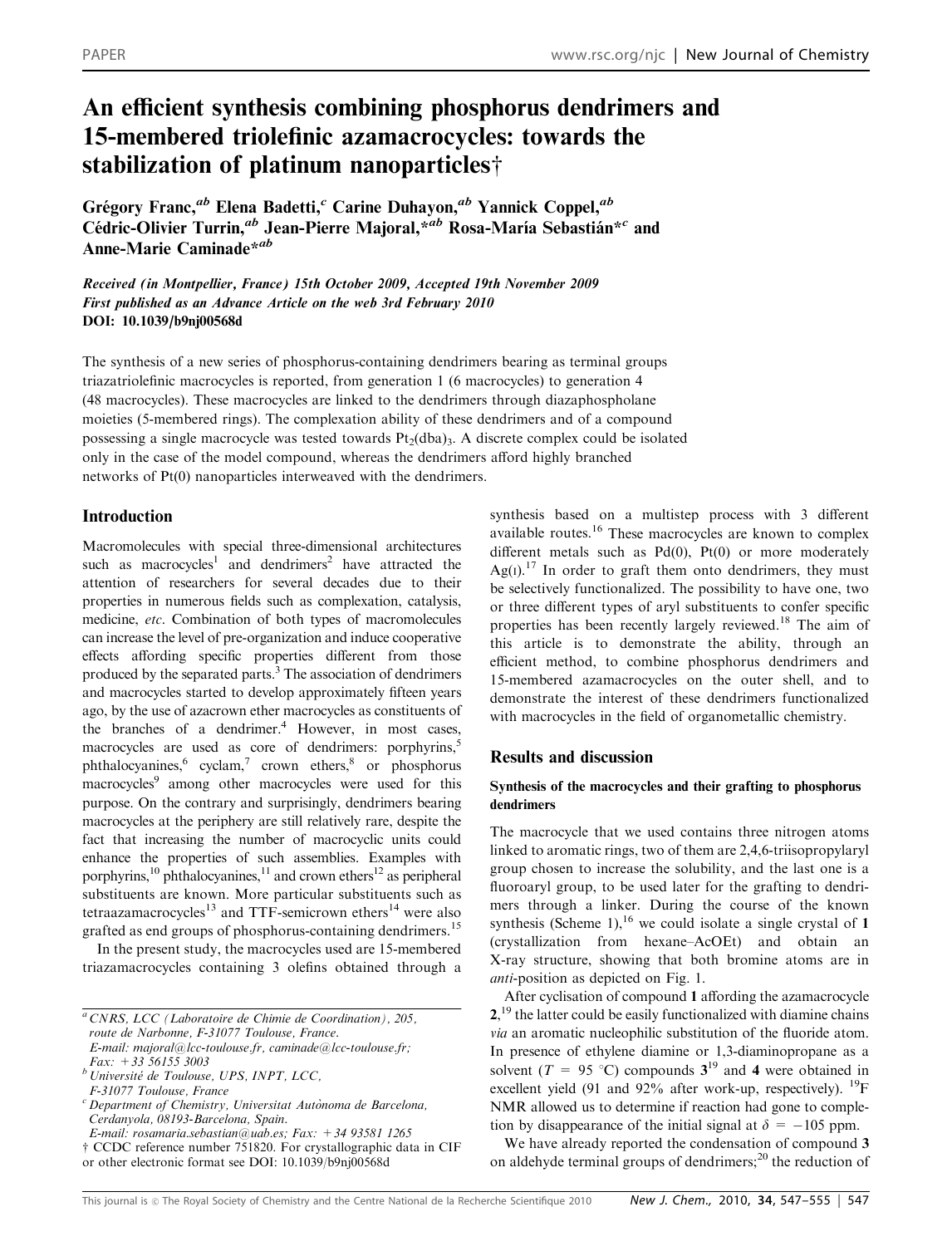

Scheme 1 Synthesis of 15-membered azamacrocycles functionalized with two different diamine chains (compounds 3 and 4).



Fig. 1 ORTEP view of 1 after crystallization in a mixture AcOEt–hexane (H atoms are omitted for clarity).

the imine linkages was required to stabilize these compounds. In the present paper, we report a more straightforward way to graft these macrocycles to phosphorus dendrimers, by using the diamine chain for a cyclization reaction with  $P(S)Cl<sub>2</sub>$ terminal groups; formation of a 5-membered (diazaphospholane) ring with macrocycle 3 or 6-membered (diazaphosphorinane) ring with macrocycle 4 is expected to occur. However, before starting the peripheral modification of phosphorus dendrimers, we decided to synthesize a model compound to determine the feasibility of our concept (Scheme 2). The phosphorhydrazone 5 (easily obtained by condensation of N-methyldichlorothiophosphorhydrazone on benzaldehyde) was elected as it mimicks one arm of a dendrimer. By reacting one equivalent of compounds 3 and 5 in presence of a base  $(Cs_2CO_3)$ , we could form the expected 5-membered ring adduct. The reaction went fast and while the signal corresponding to starting material at  $\delta = 62.5$  ppm disappeared in <sup>31</sup>P NMR, we could distinguish the formation of the desired



Scheme 2 Attempts to synthesise the model compounds.

final compound 6 at  $\delta = 68.57$  ppm. This shift was in good agreement with previous surface modification of phosphorus dendrimers with two amine substituents; $13,21$  a monosubstitution with a single amine on  $P(S)Cl_2$  would lead to a signal at  $\delta$  ca. 73 ppm,<sup>22</sup> which is never observed here. Both nucleophilic substitutions took place simultaneously; the stability of the newly formed 5-membered adduct allowed isolation of compound 6 in excellent yield (91%). The phosphorus atom was a stereogenic center and diastereotopic protons could be identified through a 2D experiment. In fact, two signals for each proton of the methylene of the newly formed heterocycle were clearly visible: signals of the protons attached to the carbon  $C_a$  (see Fig. 7 for numbering) appeared as two multiplets at  $\delta = 3.65$  and 3.85 ppm, while signals for the ones attached to  $C_b$  appeared equally as two multiplets at  $\delta = 3.94$ and 3.99 ppm. Another proof of the appropriate achievement of the reaction was the chemical shift of C<sub>1</sub> at  $\delta = 145.74$  ppm  $(d, {}^{2}J_{CP} = 7.3 \text{ Hz})$  compared to the initial value of 151.8 ppm. Mass spectrometry (FAB,  $m/z$ : 1132 [M]<sup>+</sup>) also gave a positive result.

With the first attempt of our model compound to form a 5-membered ring being successful, we followed the same methodology to try to obtain the 6-membered ring adduct from compounds 4 and 5. By using the same conditions  $(Cs<sub>2</sub>CO<sub>3</sub>$  and THF), we unfortunately could not obtain the desired compound: in fact, the presence of an additional carbon between the two amines seemed to give more flexibility to the system. For this reason, we suspected that a nonaromatic amine coming from another macrocycle could react before the cyclization took place and hampered the formation of our desired target. To determine if this undesired effect could be due to the hindrance of the macrocycle, we easily synthesized compound 7 (yield 89%) following a previously published procedure<sup>23</sup> in order to perform the expected reaction. The result of the reaction of 7 with 5 was unfortunately analogous to the reaction of 4 with 5 with a major peak at  $\delta$  = 58 ppm in the  $3^{1}P$  NMR. Attempted purification by silica gel chromatography afforded multiple new peaks in the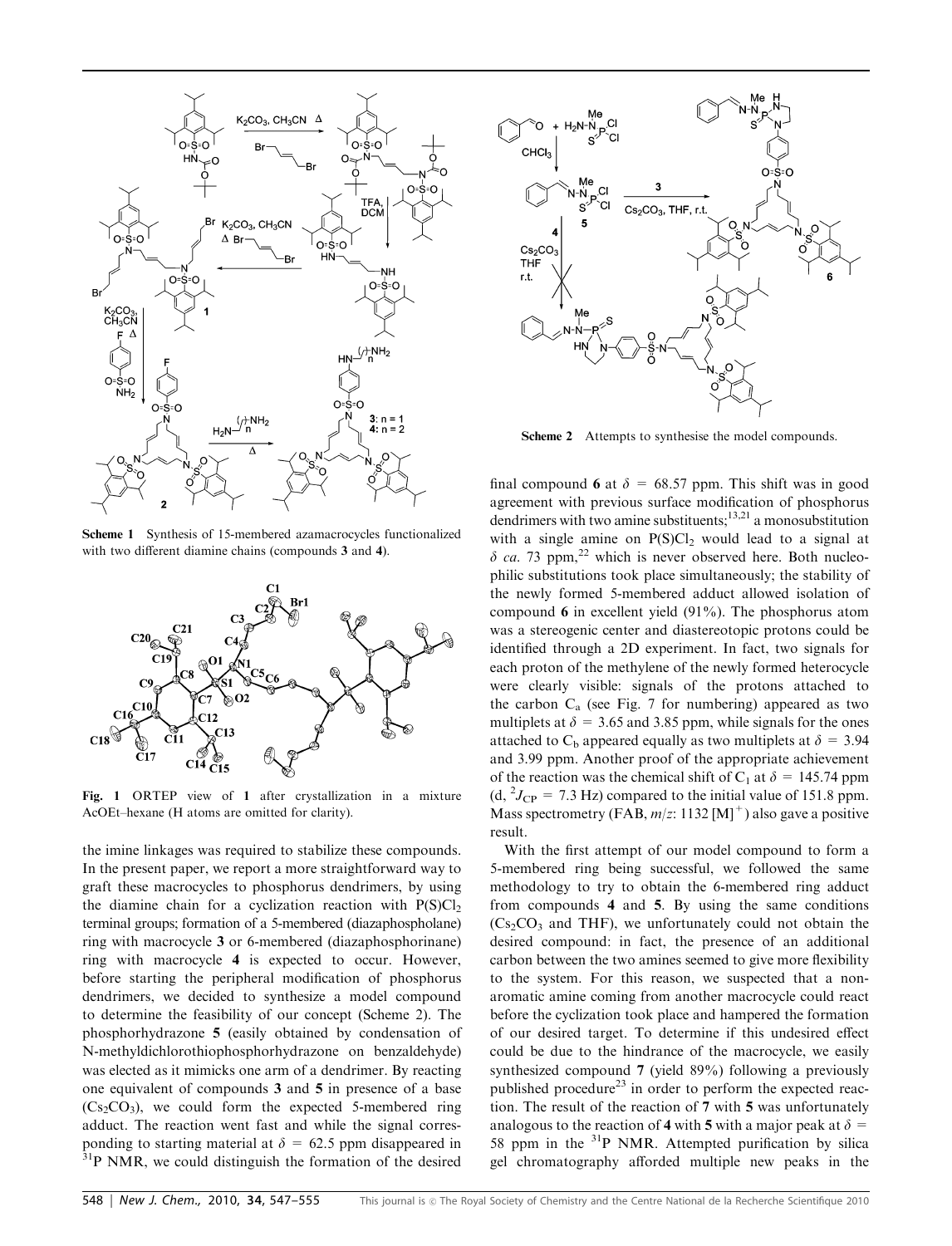

Scheme 3 Failure to obtain a diazaphosphorinane heterocycle even in the absence of the macrocycle.

<sup>31</sup>P NMR, demonstrating the dead-end of this route to obtain such a 6-membered ring heterocycle (Scheme 3). We may presume that the difference in the reactivity of the alkylamine compared to the aromatic amine was compensated for by the close proximity between this aromatic amine and the P–Cl bond after reaction of the alkylamine in the case of the 5-membered ring, but not in the case of the 6-membered ring. In the latter case, the second H of the alkylamine may react with another P–Cl function, to afford presumably a kind of dimer possessing a diazadiphosphetidine 4-membered ring.<sup>24</sup>

Our model compound demonstrated the viability of a 5-membered ring adduct by reacting a  $P(S)Cl<sub>2</sub>$  extremity and a diamine, the amino groups being linked through a  $CH<sub>2</sub>-CH<sub>2</sub>$ spacer; we could then move on to the first generation dendrimer, built from a cyclotriphosphazene  $\text{core}^{25}$ (Scheme 4). We hoped to conserve the same reactivity (no intra- or intermolecular side reactions) between the two



Scheme 4 Synthesis of  $9-G_1$ ,  $9-G_2$  and  $9-G_4$  with 6, 12 and 48 macrocycles, respectively, at the periphery.

starting materials even if a major modification of the topology is induced by the presence of the dendrimer. Reaction between one equivalent of the first generation phosphorus dendrimers  $8-G<sub>1</sub>$  and 6 equivalents of macrocycle 3 in presence of a base  $(Cs_2CO_3, 24 \text{ eq})$  led to the desired compound **9-G<sub>1</sub>** in good yield after classical purification by precipitation with pentane (81% yield). In fact, as shown by the presence of only one signal (singlet at  $\delta = 68.44$  ppm) for the phosphorus attached to the macrocycle, no side reactions occurred. The presence of a stereogenic center for each phosphorus at the periphery induced the appearance of a multiplet for the phosphorus located at the core ( $\delta = 7.70$  ppm). Such a phenomenon was previously observed at the  $(n - 1)$  generation for dendrimers bearing uncontrolled chiral entities as end groups of the n generation.<sup>26</sup> The presence of signals at similar shifts for  $C_a$ (m,  $\delta$  = 40.39 ppm) and C<sub>b</sub> (s,  $\delta$  = 47.56 ppm) compared to 6 strongly supported the achievement of the reaction on all reactive sites.

Following the same procedure, we carried out the reaction at the periphery of the second generation dendrimer  $(8-G_2)$ , which possesses  $12 \text{ P(S)Cl}_2$  end-groups. The reaction proceeded readily and could be monitored by  $31P$  NMR: signal of the P(S) groups of the second generation shifted to  $\delta$  = 67.99 ppm (singlet) as expected, while signal of the first generation appeared as a multiplet between  $\delta = 61.90-63.00$ , confirming the assumption made for  $9 - G_1$ ; signal of the core  $(\delta = 8.37$  ppm) remained a singlet (see Fig. 2 for the <sup>31</sup>P NMR spectrum). After a similar purification process to the one used with the first generation, final compound  $9 - G_2$  (see Fig. 3 for an extended structure) was isolated with a yield of 83%.

In order to confirm the ability of our dendrimers to be functionalized with this macrocycle even for a high generation, we decided to test directly on the fourth generation 8-G4. We proceeded as before: no side reaction took place and 9-G4 was isolated with a yield of  $74\%$ .  $^{31}P$  NMR could allow us to discern a singlet for the P(S) of the fourth generation ( $\delta$  = 67.92 ppm), a large singlet containing the signals of generations one to three ( $\delta = 62.27$  ppm) and a singlet for the signal



Fig. 2  $^{31}P\{-{^1H}\}$  NMR spectrum of dendrimers 9-G<sub>2</sub> bearing 12 macrocycles on the periphery. Effect of chirality is clearly visible on the phosphorus of the first generation (B).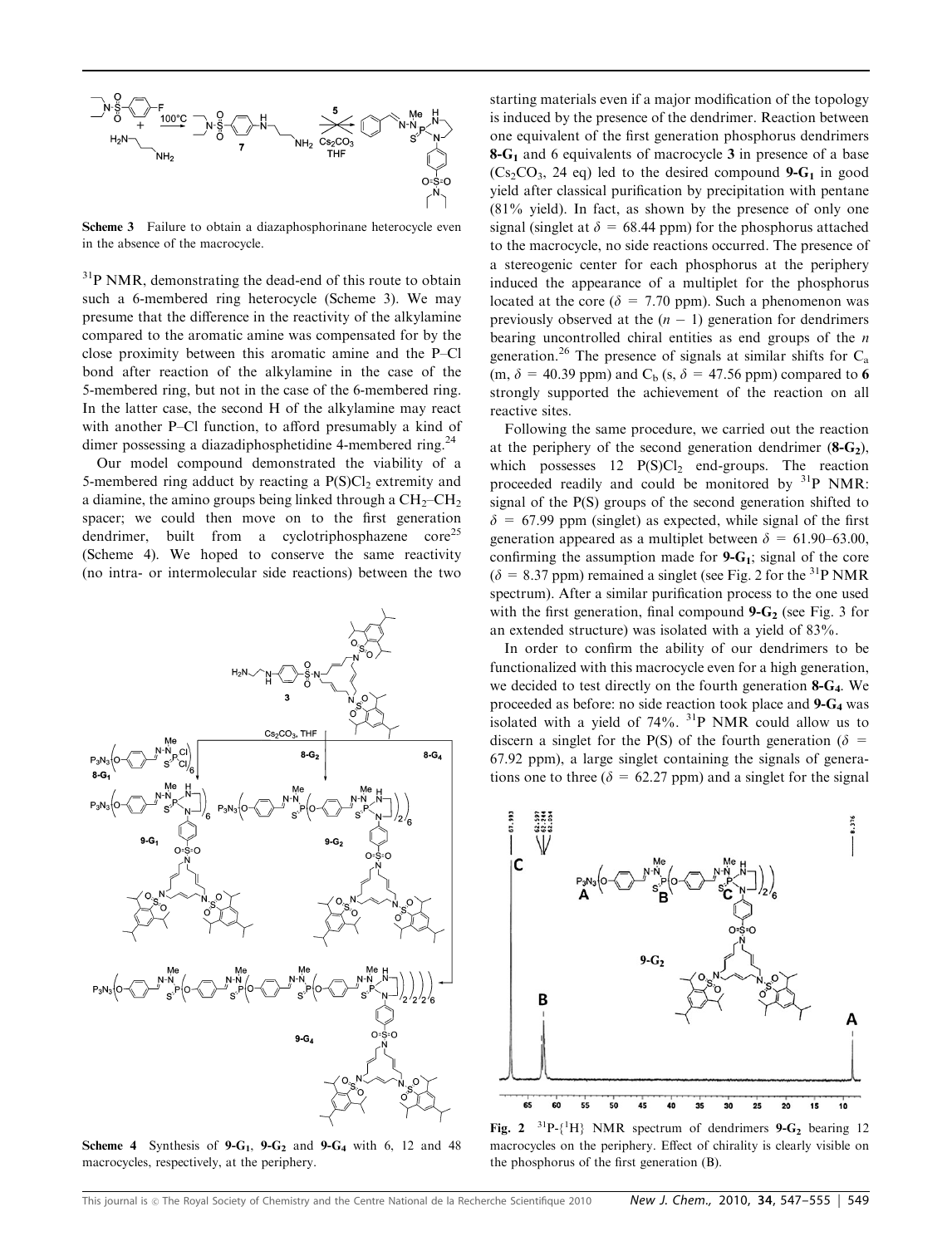

Fig. 3 Extended structure of  $9-G_2$ .

of the core ( $\delta = 8.03$  ppm). A suitably integrated <sup>31</sup>P NMR spectrum corresponded to expected theoretical values indicating the complete modification of the periphery. The pattern of <sup>1</sup>H NMR spectrum demonstrated that no degradation had occurred. In addition, integrations of all signals suited well with theoretical values.  $^{13}$ C NMR also displayed all the expected signals, in particular those corresponding to  $C_a$ (40.43 ppm) and  $C<sub>b</sub>$  (47.69 ppm) (see Fig. 7 for numbering).

#### Complexation of platinum and obtaining of Pt nanoparticle networks

Regarding our initial goal of using these compounds in organometallic chemistry, we intended to complex a metal inside the triolefinic macrocycle to obtain nanoassemblies combining dendrimers, macrocycles and metals. We have previously reported in the case of the macrocycles grafted to the dendrimers by condensation/reduction and having twice the number of macrocycles at the same generation compared to  $9-G_n$ , that these compounds were able to complex Pd(0),  $Pd(dba)$  being the best precursor for such a purpose.<sup>20</sup> On the other hand, a previous report mentioned the possibility to complex  $Pt(0)$  with  $Pt(PPh<sub>3</sub>)<sub>4</sub>$  as a precursor, but reaction time was long (4 days) and the yield quite moderate  $(52\%)$ .<sup>27</sup> For this reason, and by analogy with the reaction of  $Pd(dba)<sub>2</sub>$  with this azamacrocycle (reaction overnight with high yield), we decided to move on to  $Pt<sub>2</sub>(dba)$ <sub>3</sub> as a new precursor (Scheme 5). The latter was synthesized according to a previously reported procedure.<sup>28</sup> First, complexation experiments were carried out with the macrocycle 2. Indeed, this simple compound would allow us to determine all the characteristic data of the complexation, and help us later to determine if the same reaction would occur with dendrimers. After only one night in refluxing DMF complexation of macrocycle 2 was fully accomplished. Disappearance of the olefin signals at  $\delta = 5.7{\text -}5.8$  ppm on the <sup>1</sup>H NMR spectrum was the key element to assert total complexation. However, a black precipitate was also observed; thus, column



Scheme 5 Preparation of the Pt(0)-metallated macrocycles 10 and 11.

chromatography was needed to afford the desired compound 10, with a yield of 67%. A splitting of the signals of the three  $CH_2$ –CH=CH–CH<sub>2</sub> linkages of the macrocycle was observed, both by  ${}^{1}$ H and  ${}^{13}$ C NMR, as previously described.<sup>29</sup> This is due to the fact that the 3 olefins are not involved in the same manner in the complexation with Pt, and this is complicated by the presence of two different aryl substituents on the macrocycle.

Having this metallated macrocycle in hand, we thought that an alternative route to the direct complexation of Pt by the dendrimers  $9 - G_n$  could be the grafting of complexed macrocycles to dendrimers  $8-G_n$ . For this purpose, we tried to functionalize compound 10 for further grafting on  $P(S)Cl_2$ extremities. Addition of ethylene diamine had to be handled with care to avoid decomplexation, Pt being really sensitive to the presence of nitrogen atoms. Indeed, the direct complexation of macrocycle 3 failed to afford the expected macrocyclic complex. Following previous methodology with free macrocycle 2, ethylenediamine was reacted with the complex 10 at 95  $\degree$ C but only for 3 h and the reaction was monitored with <sup>19</sup>F NMR. We obtained pure compound 11 in excellent yield (97%). It must be emphasized that no decomplexation occurred at this step. Indeed, uncomplexed  $CH=CH$  as in compound 3 should give a singlet at 5.7–5.8 ppm in  ${}^{1}H$  NMR, which is not detected in the spectrum of compound 11.

At this step, we decided to perform a complete characterization of the metallated macrocycle 11 by NMR, to be able to later compare its behaviour before and after grafting at the periphery of dendrimers. Firstly, two signals appeared in the <sup>195</sup>Pt NMR at  $\delta$  = -6165 and -6163 ppm; a previous report demonstrated that all three olefins were not involved in the same manner in the complexation process, two of them binding more strongly to the metal than the third.<sup>17b</sup> Thus, due to the wide scale of platinum in NMR and the fact that 11 has two types of aryl substituents, it easily explains the presence of two peaks, which should correspond to structures  $11'$  and  $11''$ , approximately in a 1:2 ratio as expected for a statistical reaction. Secondly, original HMQC experiments  $195$ Pt-<sup>1</sup>H NMR (Fig. 4) allowed us as well to clearly distinguish the signals coming from both adducts in  ${}^{1}H$  NMR; both  $CH=CH$  and  $CH<sub>2</sub>$  groups inside the macrocycle correlate with Pt. With the help of  $\text{COSY } ^1\text{H}^{-1}\text{H}$  and  $\text{HSQC } ^1\text{H}^{-13}\text{C}$ NMR experiments, we could detect a very different chemical shift for each H of the  $CH<sub>2</sub>$  groups inside the macrocycle, for instance 1.45 and 4.62 ppm (see the experimental section for the other couples of chemical shifts for  $CH_2$  in <sup>1</sup>H NMR).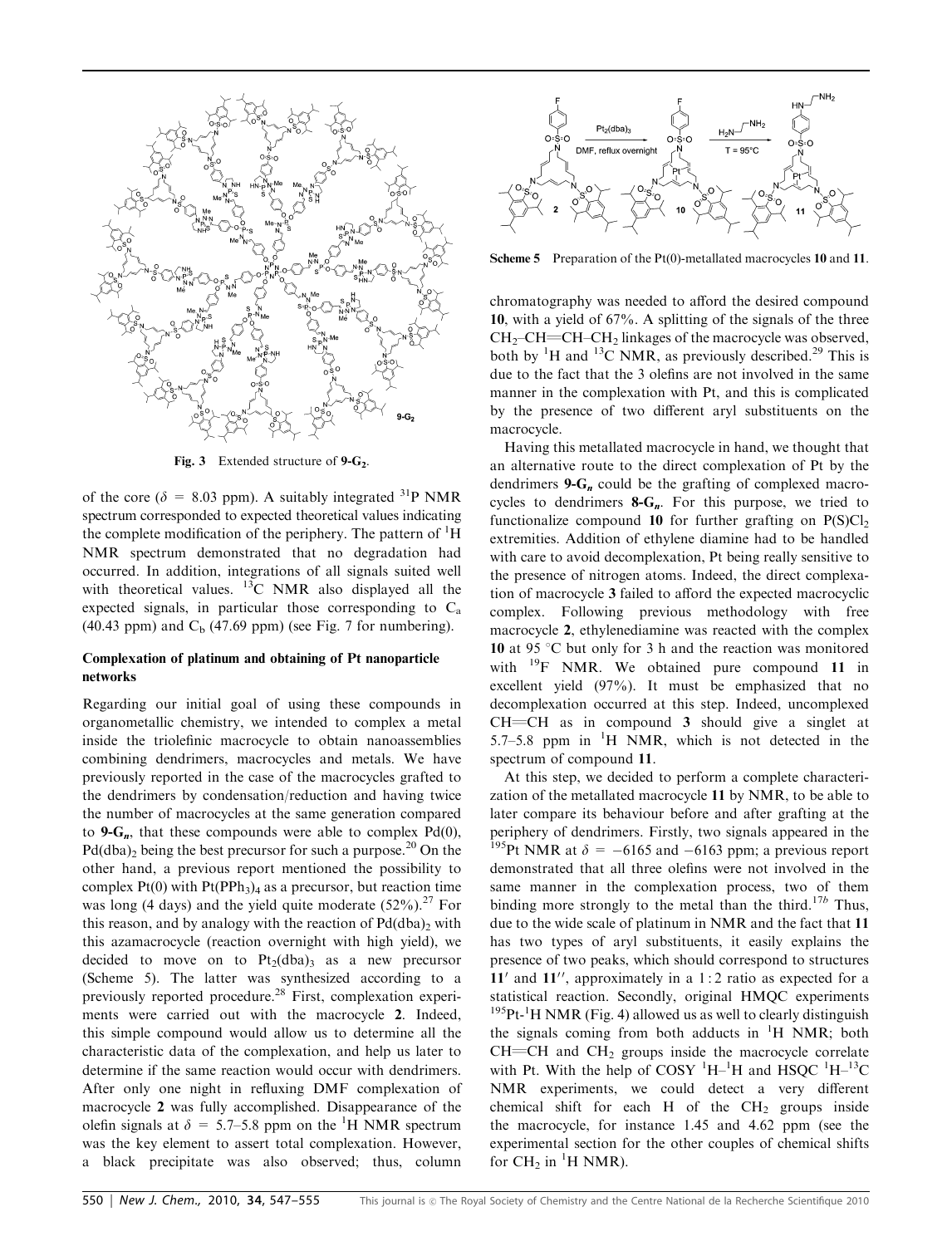

Fig. 4 Two dimensional HMQC  $^{195}$ Pt- $^{1}$ H experiments display the presence of two different forms for complex  $11$  ( $11'$  minor,  $11''$  major).

Following the same procedure as before, we intended to graft 11 at the periphery of  $8-G_1$ : in the same conditions decomplexation unfortunately took place after 2 days, as we could distinguish easily in  ${}^{1}H$  NMR the presence of the signals corresponding to the free olefins ( $\delta = 5.7$  ppm). A second attempt with a more concentrated solution was carried out but the same result was obtained. We have to point out that the stability of the complex 11 in solution was not excellent, the solution moving from slightly to strongly yellow after 2 days in the NMR tube.

To circumvent the problem of the instability of compound 11, we tried to implement complexation directly at the periphery of the dendrimers. For this purpose, we reacted  $Pt_2(dba)_3$  with dendrimers 9- $G_1$ , 9- $G_2$  and 9- $G_4$  overnight in refluxing THF and under air, using a stoichiometry of 1.2 Pt atoms per macrocycle. With this stoichiometry, we expected to obtain discrete complexes, as in the case of the reaction with macrocycle 2, and also when using palladium previously. However, deep black solutions were obtained in all cases, which afforded only very broad signals in NMR. In order to understand what happened, a drop of the crude solutions of the reaction of dendrimers 9- $G_n$  with Pt<sub>2</sub>(dba)<sub>3</sub>, and also of the black precipitate obtained in the synthesis of 10, was diluted in THF then analyzed by transmission electron microscopy (TEM). Totally unexpected results were obtained: despite the low amount of Pt used and the very mild conditions applied, oriented dendritic superstructures of Pt were observed in all cases, as shown by low resolution TEM. We recently reported detailed investigations about these ''dendritic structures within dendritic structures'', in which the branches of the network are



Fig. 5 High resolution TEM image of the result of the reaction of 9- $G_1$  with Pt<sub>2</sub>(dba)<sub>3</sub>, showing the Pt network.



Fig. 6 TEM image of the result of the reaction of  $9-G_4$  with  $Pt<sub>2</sub>(dba)<sub>3</sub>$ .

not only composed of Pt but also of dendrimers.<sup>30</sup> High resolution TEM images display a continuous network of Pt nanoparticles (Fig. 5); thus, we deduced that the dendrimers wrap the ribbons of nanoparticles to ensure their cohesion, and can also probably connect the ribbons to induce either an almost linear continuation of the network, or the branching points.

Fig. 6 displays one of the TEM images obtained for the reaction of 9- $G_4$  with Pt<sub>2</sub>(dba)<sub>3</sub>. An astonishing observation could be made for these experiments: when the generation (the size) of the dendrimer increases, the branches of the Pt networks lengthen, while the monomer does not create any network. The ability of dendrimers to create large dendriticlike assemblies (more precisely dendron-like assemblies) with nanoparticles is unprecedented, but in the very first paper by Tomalia et al., PAMAM dendrimers reacted with sodium hydroxide self-assembled in dendritic "snow-flakes",<sup>31</sup> illustrating the potential of dendrimers for supramolecular superstructures.

# Conclusion

The reaction of a  $P(S)Cl<sub>2</sub>$  extremities of dendrimers with 15-membered azamacrocycle functionalized with a 1,2-diamine led to the formation of one 5-membered ring (diazaphospholane) on each phosphorus terminal group. Such reaction was carried out with a monomeric model compound and with first, second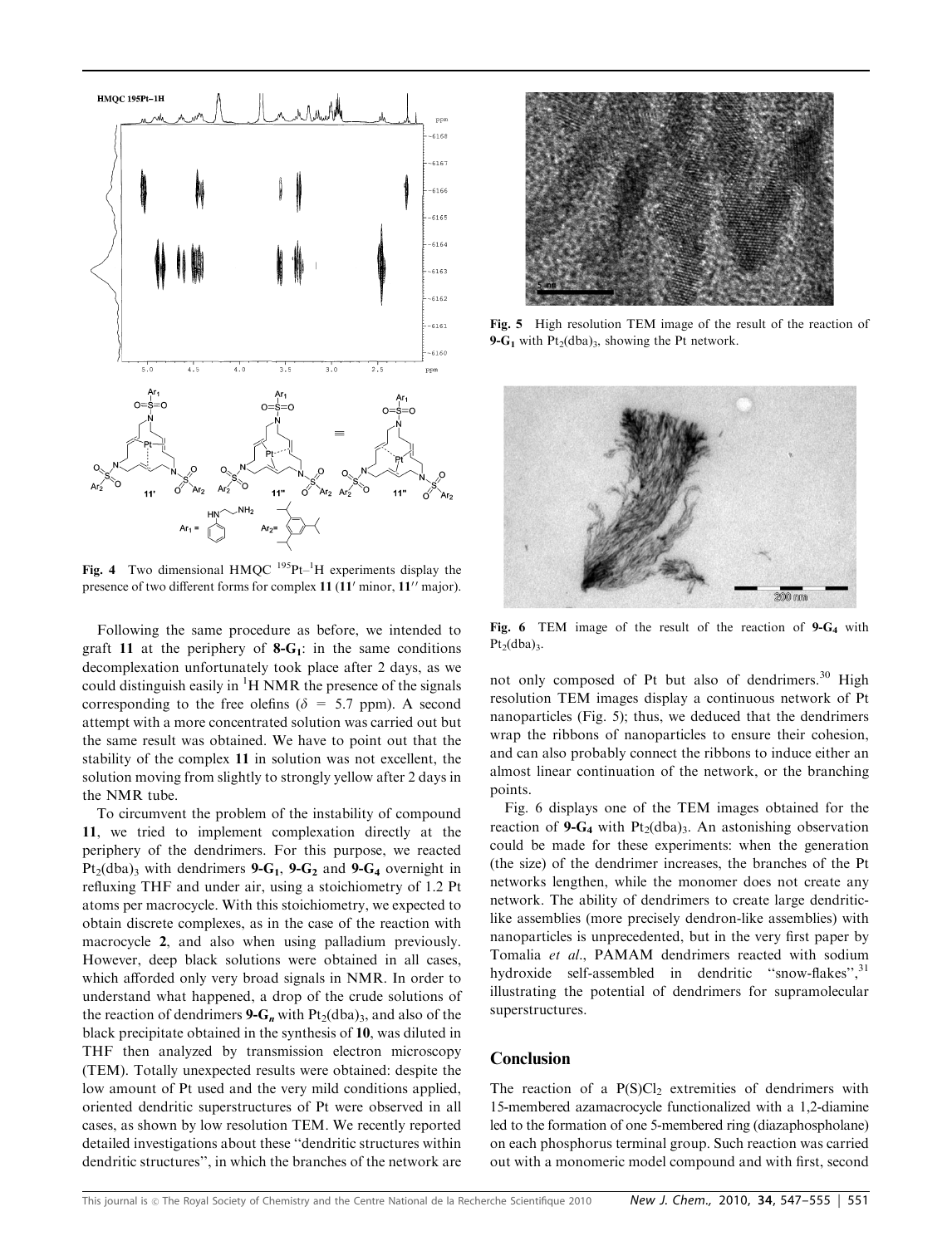and fourth generations of phosphorus dendrimers (1, 6, 12, 48 macrocycles as terminal groups, respectively). Such reaction generates stereogenic centers on the external layer, which induce the splitting of the signal of the previous generation on  $31P$  NMR spectra, demonstrating the sensitivity of  $31P$ NMR to subtle structural changes. The monomeric species of these macrocycles is able to complex one Pt(0) atom obtained from Pt<sub>2</sub>(dba)<sub>3</sub>. A <sup>195</sup>Pt NMR study displays the presence of two different forms due to the different complexation of Pt by essentially two of the three olefinic bonds of the macrocycle. This phenomenon has no consequence when the macrocycle has 3 identical aryl groups, but in our case the presence of two different aryl substituents in a 1 : 2 ratio induces two different forms for the Pt complexes. This discrete complexation could not been obtained when the macrocycles are connected to the dendrimers whatever the generation. Instead, unprecedented organic/inorganic hyperbranched superstructures, in which the dendrimers wrap and organize ribbons of Pt nanoparticules, creating ''dendritic structures (the dendrimers) within dendritic structures (the inorganic network of Pt)'' were obtained.<sup>30</sup>

#### Experimental section

## General

Macrocycles 2 and 3,<sup>19</sup> dendrimers  $8\text{-}G_n^{\,25}$  and  $Pt_2(\text{dba})_3^{\,28}$ were synthesized using published procedures. All manipulations were carried out with standard high-vacuum techniques under a dry argon atmosphere. The solvents were freshly dried and distilled (THF over sodium/benzophenone, pentane and  $CH<sub>2</sub>Cl<sub>2</sub>$  over phosphorus pentoxide). Melting points were uncorrected and obtained with an Electrothermal melting point apparatus. Mass spectrometry was carried out with Finniganmat TSQ 7000. <sup>1</sup>H, <sup>13</sup>C, <sup>31</sup>P, <sup>19</sup>F and <sup>195</sup>Pt NMR spectra were recorded on Bruker ARX250, DPX300, AV300 and AV500 spectrometers.

References for NMR chemical shifts are  $85\%$   $H_3PO_4$  for  $^{31}P$ NMR, SiMe<sub>4</sub> for <sup>1</sup>H and <sup>13</sup>C NMR, Na<sub>2</sub>PtCl<sub>6</sub> in D<sub>2</sub>O for <sup>195</sup>Pt NMR and trifluoroacetic acid for <sup>19</sup>F NMR. The attribution of <sup>1</sup>H and <sup>13</sup>C NMR signals has been done using  $J_{\text{mod}}$ , twodimensional COSY, HMBC and HMQC, broad band or CW  $31P$  decoupling experiments when necessary. The numbering used for NMR is shown on Fig. 7.



Compound 4. compound 2 (263 mg, 0.292 mmol) was dissolved in 1,3-diaminopropane (3.15 mL, 37.73 mmol) in presence of catalytic amount of  $Cs_2CO_3$  at 95 °C overnight. When reaction was over, water was added to the reaction mixture, followed by a filtration on a Büchner. The solution was evaporated to dryness under reduced pressure, and final compound 4 was obtained as a white powder with a yield of 92%. <sup>1</sup>H NMR (CDCl<sub>3</sub>, 500.33 MHz):  $\delta = 1.24{\text -}1.29$  $(m, 36H, CH(CH_3)_2)$ , 1.82  $(q, {}^{3}J_{HH} = 6.5 Hz, 2H$ ,  $NH_2-CH_2-CH_2$ ), 2.92 (m, 4H,  $CH(CH_3)_2$ , NH– $CH_2$ ), 3.28  $(t, {}^{3}J_{\text{HH}} = 6.5 \text{ Hz}, 2\text{H}, \text{NH}_2\text{--}CH_2$ ), 3.77 (m, 12H,  $CH_2\text{--}CH$ ), 4.10 (sept,  ${}^{3}J_{\text{HH}} = 7.5$  Hz, 4H,  $CH(CH_3)_2$ ), 5.73–5.77 (m, 6H, CH<sub>2</sub>-CH=), 6.58 (d,  ${}^{3}J_{\text{HH}}$  = 8.9 Hz, 2H, HC<sub>2</sub>), 7.17 (s, 4H, HC<sub>13</sub>), 7.57 (d, <sup>3</sup> $J_{HH}$  = 8.9 Hz, 2H, HC<sub>3</sub>); <sup>13</sup>C-{<sup>1</sup>H} NMR (CDCl<sub>3</sub>, 125.80 MHz):  $\delta = 23.59$  (s, C<sub>16</sub>), 24.84 (s, C<sub>18</sub>), 29.25 (s, C<sub>17</sub>), 31.59 (s, NH<sub>2</sub>– $CH_2$ – $CH_2$ ), 34.17 (s, C<sub>15</sub>), 40.33 (s, NH–CH<sub>2</sub>), 41.98 (s, NH<sub>2</sub>–CH<sub>2</sub>), 48.78, 48.79 (2 s, C<sub>8</sub>, C<sub>9</sub>), 51.28 (s, C<sub>5</sub>), 111.64 (s, C<sub>2</sub>), 123.95 (s, C<sub>13</sub>), 125.06  $(s, C_4)$ , 128.96, 129.87 (2 s,  $C_7$ ,  $C_{10}$ ), 129.23 (s,  $C_3$ ), 130.77  $(s, C_{11})$ , 131.02  $(s, C_6)$ , 151.49  $(s, C_1)$ , 151.85  $(s, C_{12})$ , 153.18  $(s, C_{14})$  ppm. IR (neat): 3389 (N–H), 2958 (C–H), 2928 (C–H), 2868 (=C-H), 1600 (C=C), 1462 (SO<sub>2</sub>), 1150 (SO<sub>2</sub>) cm<sup>-1</sup>. MS (DCI):  $m/z = 952.4$  [M]<sup>+</sup>. MP: 90–92 °C.

**Compound 5.** At  $0 \degree C$  (ice bath) a solution of N-methyldichlorothiophosphorhydrazide ( $c = 0.19$  mol L<sup>-1</sup> in CHCl<sub>3</sub>, 37 mL) was added slowly on benzaldehyde (0.478 mL, 4.71 mmol) under good stirring, then the reaction mixture was left to react for 3 h at room temperature (r.t.). When the reaction was over, a filtration on a pad of silica (DCM–pentane 1:9) was accomplished to remove the excess of phosphorhydrazide. Final compound 5 was obtained as a white powder with a yield of 95%. <sup>31</sup>P-{<sup>1</sup>H} NMR (CDCl<sub>3</sub>, 81.0 MHz):  $\delta = 62.5$  $(s, P=S);$ <sup>1</sup>H NMR (CDCl<sub>3</sub>, 200.13 MHz): 3.50 (d, <sup>3</sup>J<sub>HH</sub> = 13.5 Hz, 3H, N–Me), 7.39–7.77 (m, 6H, CH=N, H<sub>ar</sub>); <sup>13</sup>C–{<sup>1</sup>H} NMR (CDCl<sub>3</sub>, 50.32 MHz):  $\delta$  = 31.77 (d, <sup>2</sup>J<sub>CP</sub> = 13.7 Hz, N-Me), 127.41 (s,  $C_0^2$ ). 128.84 (s,  $C_0^3$ ), 130.20  $(s, C_0^1)$ , 134.06  $(s, C_0^4)$ , 141.82  $(d, {}^3J_{CP} = 18.6 \text{ Hz}, \text{CH=N})$ ppm. IR (neat):  $2963$  (=C-H), 1571 (C=N) cm<sup>-1</sup>. MP: 61–62 °C.

Compound 6. Compound 5 (13.6 mg, 0.05 mmol) was dissolved in THF, then caesium carbonate (68.4 mg, 0.209 mmol) and compound 3 (47.8 mg, 0.05 mmol) were added to the reaction mixture and left to react at r.t. overnight. After centrifugation for removal of the salts, residual solvents were removed under low pressure. Final compound 6 was obtained as a white powder with a yield of 91%.  ${}^{31}P - {}^{1}H$ } NMR (CDCl<sub>3,</sub> 202.53 MHz):  $\delta = 68.57$  (s, P=S); <sup>1</sup>H NMR (CDCl<sub>3</sub>, 500.33 MHz):  $\delta = 1.25$  (d, <sup>3</sup>J<sub>HH</sub> = 7.2 Hz, 12H, CH( $CH_3$ )<sub>2</sub>), 1.27 (d, <sup>3</sup> $J_{HH}$  = 7.1 Hz, 24H, CH(CH<sub>3</sub>)<sub>2</sub>), 2.84  $(m, 2H, CH_{15}H(CH_3)_2)$ , 3.07 (d,  $^{2}J_{HP} = 14.5$  Hz, 1H, NH), 3.51 (d,  ${}^{3}J_{\text{HP}}$  = 10.1 Hz, 3H, N-Me), 3.65-3.85 (m, 14H,  $CH_2$ –CH, C<sub>a</sub>–H), 3.94, 3.99 (2 m, 2H, C<sub>b</sub>–H), 4.11 (m, 4H,  $CH_{17}H(CH_3)_2$ ), 5.67–5.80 (m, 6H, CH=CH), 7.17  $(s, 4H, HC_{13}), 7.23-7.70$  (m, 10H, CH=N, H<sub>Ar</sub>); <sup>13</sup>C-{<sup>1</sup>H} NMR (CDCl<sub>3</sub>, 125.80 MHz):  $\delta = 23.57$  (s, C<sub>16</sub>), 24.83 (s, C<sub>18</sub>), 29.24 (s, C<sub>17</sub>), 32.44 (d, <sup>2</sup>J<sub>CP</sub> = 13.8 Hz, N–Me), 34.15 (s, C<sub>15</sub>), Fig. 7 Numbering scheme used for NMR assignments.  $40.44$  (s, C<sub>a</sub>), 47.79 (d, <sup>2</sup>J<sub>CP</sub> = 12.6 Hz, C<sub>b</sub>); 48.72, 48.79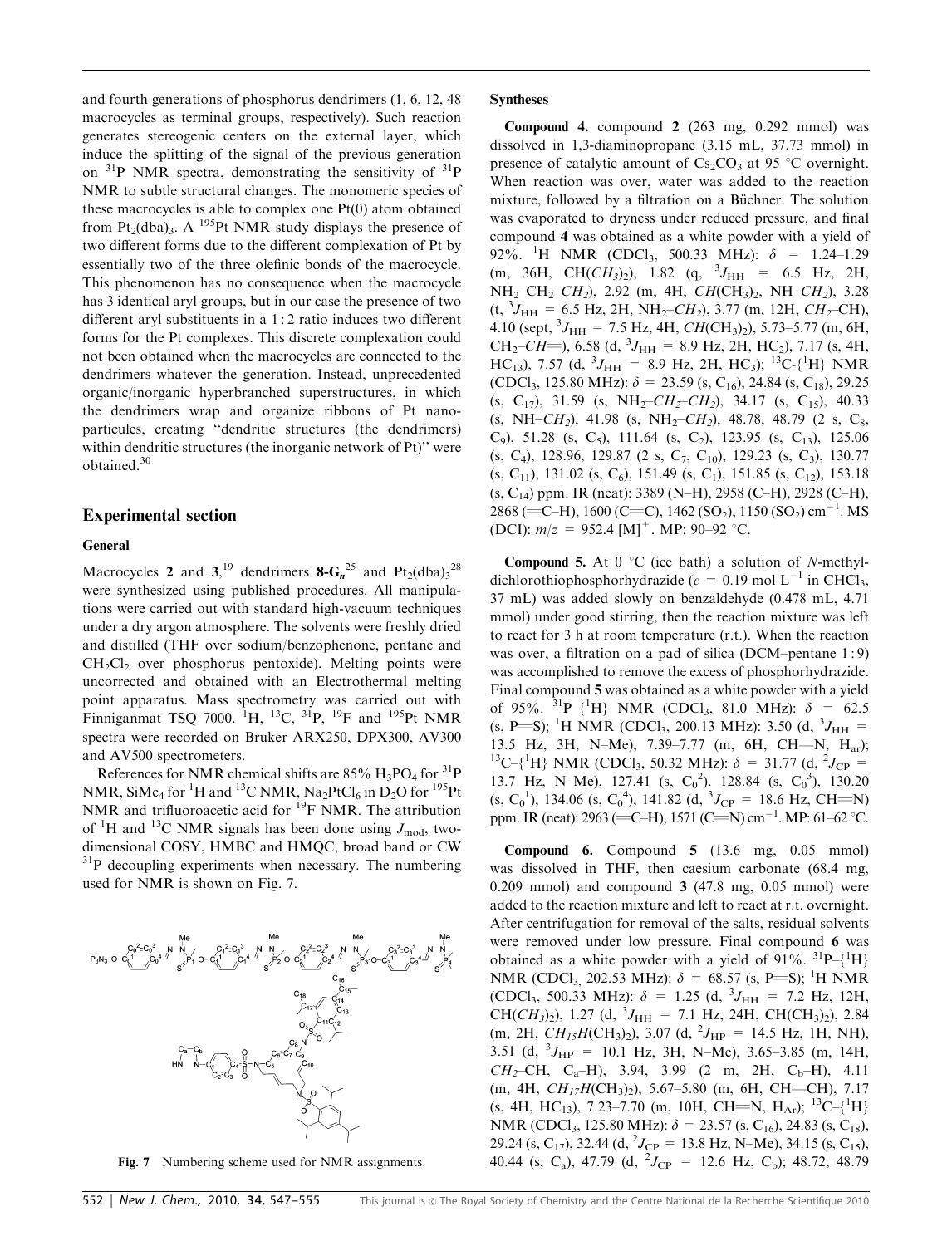(2 s, C<sub>8</sub>, C<sub>9</sub>), 51.32 (s, C<sub>5</sub>), 116.00 (d, <sup>3</sup>J<sub>CP</sub> = 6.3 Hz, C<sub>2</sub>), 123.94 (s, C<sub>13</sub>), 126.60 (s, C<sub>4</sub>, C<sub>0</sub><sup>2</sup>), 128.39 (s, C<sub>0</sub><sup>3</sup>), 129.16, 129.24 (2 s, C<sub>7</sub>, C<sub>10</sub>), 129.86 (s, C<sub>6</sub>), 130.46 (s, C<sub>0</sub><sup>1</sup>), 130.69, 130.86 (2 s, C<sub>3</sub>, C<sub>11</sub>), 135.06 (s, C<sub>0</sub><sup>4</sup>), 138.87 (d, <sup>3</sup>J<sub>CP</sub> = 13.4 Hz, CH=N), 145.74 (d,  ${}^{2}J_{CP}$  = 7.3 Hz, C<sub>1</sub>), 151.50 (s, C<sub>12</sub>), 153.16 (s, C<sub>14</sub>) ppm. MS (FAB)  $m/z$ : 1132 [M]<sup>+</sup>.

Compound 7. 4-Fluorodiethylsulfonamide (500 mg, 2.16 mmol) was dissolved in 1,3-diaminopropane (3.6 mL, 42.73 mmol) at 100 °C overnight. When reaction was over, water (20 mL) was added to the reaction mixture, followed by two extractions with DCM ( $2 \times 80$  mL). Organic phase was then dried over MgSO4 and after removal of the residual solvents final compound 7 was obtained as a white powder with a yield of 89%. <sup>1</sup>H NMR (CDCl<sub>3</sub>, 300.13 MHz):  $\delta = 1.10$  (t, <sup>3</sup>J<sub>HH</sub> = 7.0 Hz, 6H, CH<sub>3</sub>), 1.31 (s, 2H, NH<sub>2</sub>), 1.76 (q, <sup>3</sup> $J_{HH} = 6.5$  Hz, 2H, NH<sub>2</sub>-CH<sub>2</sub>-CH<sub>2</sub>), 2.86 (t, <sup>3</sup>J<sub>HH</sub> = 6.5 Hz, 2H, NH–CH<sub>2</sub>), 3.18 (pseudo q,  ${}^{3}J_{\text{HH}}$  = 7 Hz, 6H, NH<sub>2</sub>-CH<sub>2</sub>, CH<sub>2</sub>), 5.28 (s, 1H, NH), 6.55 (d,  $^{3}J_{\text{HH}}$  = 8.8 Hz, 2H, HC<sub>2</sub>), 7.55 (d,  ${}^{3}J_{\text{HH}}$  = 8.8 Hz, 2H, HC<sub>3</sub>); <sup>13</sup>C-{<sup>1</sup>H} NMR (CDCl<sub>3</sub>, 75.45 MHz):  $\delta = 14.12$  (s, CH<sub>3</sub>), 31.96 (s, NH<sub>2</sub>-CH<sub>2</sub>-CH<sub>2</sub>), 40.36 (s, NH<sub>2</sub>–CH<sub>2</sub>), 41.87 (s, CH<sub>2</sub>CH<sub>3</sub>), 41.95 (s, NH–CH<sub>2</sub>), 111.46 (s, C<sub>2</sub>), 126.42 (s, C<sub>4</sub>), 128.99 (s, C<sub>3</sub>), 151.52 (s, C<sub>1</sub>) ppm. MS (DCI):  $m/z = 286.2$  [M + H]<sup>+</sup>. Anal Calcd (%): C 54.71, H 8.12, N, 14.72. Found: C 54.38, H 7.98, N 14.52.

Compound 9- $G_1$ . Dendrimer 8- $G_1$  (22.5 mg, 0.0123 mmol) was dissolved in THF, then caesium carbonate (104.13 mg, 0.319 mmol) and compound 3 (75 mg, 0.08 mmol) were added to the reaction mixture and left overnight under good stirring. After reaction completion, salts were removed by centrifugation and the clear solution was evaporated under reduced pressure. The residue was then dissolved in the minimum amount of THF (ca. 0.5 mL) and precipitated with pentane. The resulting powder was filtered off and the procedure was repeated once to afford 9- $G_1$  as a brownish powder in 81% yield.  ${}^{31}P - {}^{1}H$  NMR (CDCl<sub>3</sub>, 121.49 MHz):  $\delta = 7.70$  $(m, P=N)$ , 68.44 (s, P<sub>1</sub>=S); <sup>1</sup>H NMR (CDCl<sub>3</sub>, 300.13 MHz):  $\delta$  = 1.22–1.28 (m, 216H, CH(CH<sub>3</sub>)<sub>2</sub>), 2.84 (m, 12H,  $CH_{15}H(CH_3)_2$ ), 3.25 (br s, 6H, NH), 3.45 (br m, 18H, N–Me), 3.55–3.98 (m, 96H,  $CH_2$ –CH, C<sub>a</sub>–H, C<sub>b</sub>–H), 4.09  $(m, 24H, CH_{17}H(CH_3)_2)$ , 5.60–5.78  $(m, 36H, CH=CH)$ , 6.90–7.78 (m, 78H, CH=N,  $H_{Ar}$ ); <sup>13</sup>C-{<sup>1</sup>H} NMR (CDCl<sub>3</sub>, 75.46 MHz):  $\delta = 23.57$  (s, C<sub>16</sub>), 24.83 (s, C<sub>18</sub>), 29.23 (s, C<sub>17</sub>), 32.53 (d, <sup>2</sup> $J_{\rm CP}$  = 12.7 Hz, N–Me), 34.14 (s, C<sub>15</sub>), 40.33 (s, C<sub>a</sub>), 47.73 (m, C<sub>b</sub>), 48.72, 48.84 (2 s, C<sub>8</sub>, C<sub>9</sub>), 51.30 (s, C<sub>5</sub>), 115.96 (br s, C<sub>2</sub>), 121.01 (br s, C<sub>0</sub><sup>2</sup>), 123.94 (s, C<sub>13</sub>), 127.69 (s, C<sub>4</sub>), 128.37 (s,  $C_0^3$ ), 129.36, 129.85 (2 s,  $C_7$ ,  $C_{10}$ ), 130.34 (s,  $C_6$ ), 130.57, 130.83 (2 s, C<sub>3</sub>, C<sub>11</sub>), 132.30 (s, C<sub>0</sub><sup>3</sup>), 137.62 (d, <sup>3</sup>J<sub>CP</sub> = 13.6 Hz, CH=N), 145.74 (d,  ${}^{2}J_{CP} = 6.0$  Hz, C<sub>1</sub>), 150.88  $(br s, C_0^1)$ , 151.47  $(s, C_{12})$ , 153.18  $(s, C_{14})$  ppm. IR (neat): 3356  $(N-H)$ , 2955 (C–H), 2867 (=C–H), 1596 (C=C), 1461 (SO<sub>2</sub>),  $1149$  (SO<sub>2</sub>) cm<sup>-1</sup>.

Compound 9-G<sub>2</sub>. Dendrimer 8-G<sub>2</sub> (31 mg,  $6.62 \times$  $10^{-3}$  mmol) was dissolved in THF, then caesium carbonate (104.17 mg, 0.319 mol) and compound 3 (75 mg, 0.08 mmol) were added to the reaction mixture and left overnight under good stirring. After reaction completion, salts were removed by centrifugation and the clear solution was evaporated under

reduced pressure. The residue was then dissolved in the minimum amount of THF (ca. 1 mL) and precipitated with pentane. The resulting powder was filtered off and the procedure was repeated once to afford  $9 - G_2$  as a brownish powder with a yield of  $83\%$ .  ${}^{31}P-{}^{1}H$  NMR (CDCl<sub>3</sub>, 121.49 MHz):  $\delta = 8.37$  (s, P=N), 61.90–63.00 (m, P<sub>1</sub>=S), 67.99 (s, P<sub>2</sub>=S); <sup>1</sup>H NMR (CDCl<sub>3</sub>, 300.13 MHz):  $\delta = 1.18-1.30$ (m, 432H, CH( $CH_3$ )<sub>2</sub>), 2.90 (m, 24H,  $CH_1<sub>5</sub>H(CH_3)$ <sub>2</sub>), 3.22 (m, 12H, NH), 3.30 (m, 18H, N(Me)–P1), 3.45 (m, 36H, N(Me)-P<sub>2</sub>), 3.55–3.95 (m, 192H,  $CH_2$ –CH, C<sub>a</sub>–H, C<sub>b</sub>–H), 4.06 (m, 48H,  $C_{17}H(CH_3)_2$ ), 5.55–5.75 (m, 72H, CH=CH), 6.90–7.70 (m, 192H, CH=N,  $H_{Ar}$ ) ppm. <sup>13</sup>C-{<sup>1</sup>H} NMR (CDCl<sub>3</sub>, 75.46 MHz):  $\delta$  = 23.57 (s, C<sub>16</sub>), 24.84 (s, C<sub>18</sub>), 29.23 (s, C<sub>17</sub>), 32.49 (d, <sup>2</sup>J<sub>CP</sub> = 13.2 Hz, N(Me)-P<sub>2</sub>), 32.53  $(d, {}^{2}J_{CP} = 11.2 \text{ Hz}, \text{ N}(\text{Me}) - \text{P}_1), 34.14 \text{ (s, C<sub>15</sub>), 40.39 \text{ (s, C<sub>a</sub>),}$ 47.56 (m, C<sub>b</sub>), 48.69, 48.83 (2 s, C<sub>8</sub>, C<sub>9</sub>), 51.35 (s, C<sub>5</sub>), 115.97  $(br s, C_2)$ , 121.30 (br s,  $C_0^2$ ), 121.69 (br s,  $C_1^2$ ), 123.95 (s,  $C_{13}$ ), 127.80 (s, C<sub>4</sub>, C<sub>0</sub><sup>3</sup>), 128.35 (s, C<sub>1</sub><sup>3</sup>), 129.30, 129.82 (2 s, C<sub>7</sub>, C<sub>10</sub>), 130.63 (s, C<sub>6</sub>), 130.82, 131.60 (2 s, C<sub>3</sub>, C<sub>11</sub>), 132.28 (s, C<sub>0</sub><sup>4</sup>) 132.68 (s,  $C_1^4$ ), 137.46 (m, CH=N-N-P<sub>2</sub>) 139.00 (br d, CH=N–N–P<sub>1</sub>), 145.54 (d, <sup>2</sup> $J_{CP}$  = 7.0 Hz, C<sub>1</sub>), 150.88  $(br s, C_1^1)$ , 151.14  $(s, C_0^1)$ , 151.46  $(s, C_{12})$ , 153.19  $(s, C_{14})$  ppm. IR (neat): 3369 (N–H), 2956 (C–H), 2867 (= C–H), 1596  $(C=C)$ , 1461 (SO<sub>2</sub>), 1148 (SO<sub>2</sub>) cm<sup>-1</sup>.

**Compound 9-G<sub>4</sub>.** Dendrimer **8-G<sub>4</sub>** (36 mg, 1.60  $10^{-3}$  mmol) was dissolved in THF, then caesium carbonate (104.17 mg, 0.319 mol) and compound 3 (75 mg, 0.08 mmol) were added to the reaction mixture and left overnight under good stirring. After reaction completion, salts were removed by centrifugation and the clear solution was evaporated under reduced pressure. The residue was then dissolved in the minimum amount of THF (ca. 1 mL) and precipitated with pentane. The resulting powder was filtered off and the procedure was repeated once to afford  $9 - G_4$  as a brownish powder in 74% yield. <sup>31</sup>P–{<sup>1</sup>H} NMR (CDCl<sub>3</sub>, 202.53 MHz):  $\delta = 8.03$  (br s, P=N), 62.27 (br s, P<sub>1</sub>=S, P<sub>2</sub>=S, P<sub>3</sub>=S), 67.92 (s, P<sub>4</sub>=S); <sup>1</sup>H NMR (CDCl<sub>3</sub>, 500.33 MHz):  $\delta = 1.28$  (m, 1728H, CH( $CH_3$ )<sub>2</sub>), 2.89 (m, 96H,  $CH_{15}H(CH_3)_{2}$ ), 3.15 (br s, 48H, NH), 3.27 (br s, 126H, N(Me)-P<sub>1,2,3</sub>), 3.38 (br s, 144H, N(Me)-P<sub>4</sub>), 3.60–3.95 (m, 768H,  $CH_2$ –CH, C<sub>a</sub>–H<sub>2</sub>, C<sub>b</sub>–H<sub>2</sub>), 4.09 (m, 192H,  $CH_{17}H(CH_3)$ ), 5.55–5.75 (m, 288H, CH=CH), 7.10–7.80 (m, 834H, CH=N, H<sub>Ar</sub>) ppm. <sup>13</sup>C–{<sup>1</sup>H} NMR (CDCl<sub>3</sub>, 125.80 MHz):  $\delta$  = 23.58 (s, C<sub>16</sub>), 24.85 (s, C<sub>18</sub>), 29.23 (s, C<sub>17</sub>), 32.49 (d, <sup>2</sup>J<sub>CP</sub> = 12.9 Hz, N(Me)-P<sub>4</sub>), 33.01 (br s, N(Me)-P<sub>1,2,3</sub>), 34.12 (s, C<sub>15</sub>), 40.43  $(s, C_a)$ , 47.69 (br s, C<sub>b</sub>), 48.67, 48.82 (2 s, C<sub>8</sub>, C<sub>9</sub>), 51.34 (s, C<sub>5</sub>), 115.99 (br s, C<sub>2</sub>), 121.76 (br s, C<sub>0,1,2,3</sub><sup>2</sup>), 123.94 (s, C<sub>13</sub>), 127.81  $(s, C_4)$ , 128.37  $(s, C_{0,1,2,3}^{3})$ , 129.25, 129.80 (2 s, C<sub>7</sub>, C<sub>10</sub>), 130.69  $(s, C_6)$ , 130.85  $(s, C_3, C_{11})$ , 132.41  $(s, C_{0,1,2}^4)$  132.64  $(s, C_3^4)$ , 137.66 (m, CH $=$ N–N–P<sub>4</sub>) 139.15 (br m, CH $=$ N–N–P<sub>1,2,3</sub>), 145.65 (br s, C<sub>1</sub>), 150.88 (br s, C<sub>0,1,2,3</sub><sup>1</sup>), 151.44 (s, C<sub>12</sub>), 153.18 (s, C14) ppm. IR (neat): 3369 (N–H), 2956 (C–H), 2867  $(=C-H)$ , 1596 (C=C), 1461 (SO<sub>2</sub>), 1148 (SO<sub>2</sub>) cm<sup>-1</sup>.

Compound 10. Compound 2 (100 mg, 0.111 mmol) was dissolved in DMF, then  $Pt_2$ (dba<sub>3</sub>)<sup>28</sup> (106 mg, 0.133 mmol) was added to the reaction mixture and left to react at 130  $^{\circ}$ C overnight. When reaction was over (TLC monitoring), after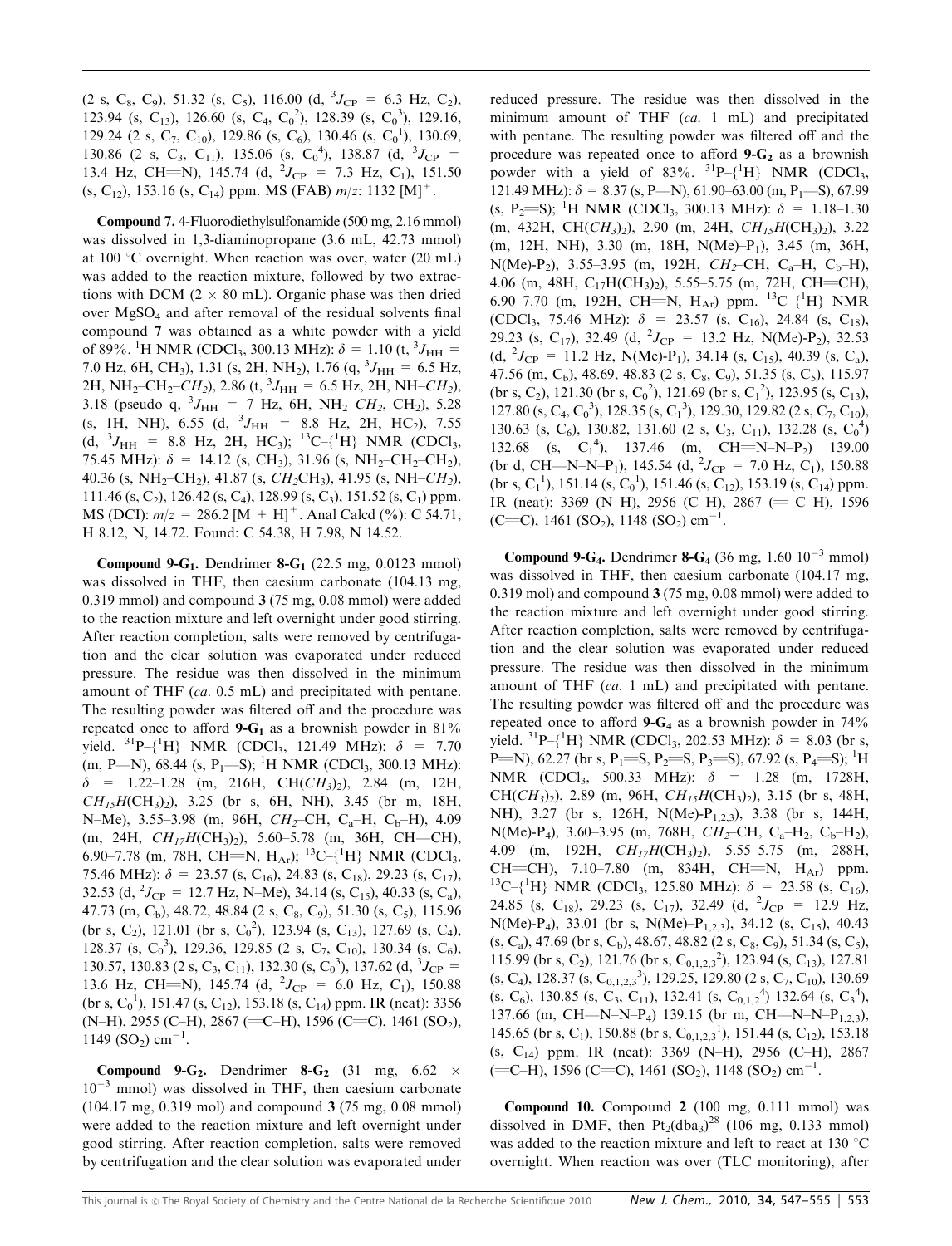removal of the solvents, the residue was subjected to flash chromatography (pentane–AcOEt:  $1:0 \rightarrow 9:1$ ) to afford the desired compound 10 as a brownish powder in 67% yield. <sup>1</sup>H NMR (CDCl<sub>3</sub>, 250 MHz):  $\delta = 1.27$  (m, 36H, CH(CH<sub>3</sub>)<sub>2</sub>), 1.39–1.90 (m, 4H, CH<sub>2</sub>), 2.12–2.60 (m, 2H, CH), 2.9 (sept,  $J_{\text{HH}}$  = 7.0 Hz, 2H, CH(CH<sub>3</sub>)<sub>2</sub>), 3.00–3.25 (q, <sup>3</sup> $J_{\text{HH}}$  = 7.1 Hz, 4H, CH<sub>2</sub>), 3.30–3.70 (m, 4H, CH), 4.21 (sept,  ${}^{3}J_{\text{HH}} = 7.0 \text{ Hz}$ , 2H, CH(CH<sub>3</sub>)<sub>2</sub>), 4.35–5.20 (m, 6H, CH<sub>2</sub>), 7.16 (m, 2H, H<sub>ar</sub>), 7.20 (s, 4H, H<sub>ar</sub>), 7.75–7.95 (m, 2H, H<sub>ar</sub>) ppm. <sup>13</sup>C-{<sup>1</sup>H} NMR (CDCl<sub>3</sub>, 62.5 MHz):  $\delta$  = 24.0 (s, C<sub>16</sub>), 25.2 (s, C<sub>18</sub>), 25.3  $(S, C_{18})$ , 29.6  $(S, C_{17})$ , 29.7  $(S, C_{17})$ , 34.6  $(S, C_{15})$ , 43.4, 45.0, 45.8, 45.9, 47.2, 47.3, 47.9, 49.3 (s, CH<sub>2</sub>-CH), 62.8, 63.1, 63.3, 63.6, 63.7, 64.2, 69.0, 70.2, 70.5 (s, CH=CH), 116.9 (d,  ${}^{2}J_{\text{CF}}$  = 21.7 Hz, C<sub>2</sub>), 117.0 (d,  ${}^{2}J_{\text{CF}}$  = 21.7 Hz, C<sub>2</sub>), 124.4 (s, C<sub>13</sub>), 129.5–130.5 (m, C<sub>3</sub>, C<sub>11</sub>), 131.5–131.9 (m, C<sub>11</sub>), 134.6 (d,  ${}^{4}J_{\text{CF}} = 4.0$  Hz, C<sub>4</sub>), 135.5 (d,  ${}^{4}J_{\text{CF}} = 4.0$  Hz, C<sub>4</sub>), 151.70 (m, C<sub>12</sub>), 153.72 (s, C<sub>14</sub>), 165.46 (d, <sup>1</sup>J<sub>CF</sub> = 251.87 Hz, C<sub>1</sub>) ppm. IR (neat): 2956 (C–H), 2867 (=C–H), 1593 (C=C), 1148 (SO<sub>2</sub>) cm<sup>-1</sup>. MP: 135-137 °C. Anal Calcd (%): C 52.73, H 6.27, N 3.84. Found: C 52.51, H 6.44, N 3.94.

Compound 11. Compound 10 (52 mg, 0.047 mmol) was dissolved in ethylenediamine (100  $\mu$ L, 1.49 mmol) at 95 °C for 3 h. When reaction was over, 10 mL of water were added to the reaction mixture, followed by two extractions with DCM (80 mL). Organic phase was then dried over  $Na<sub>2</sub>SO<sub>4</sub>$  and after removal of the residual solvents, final compound 11 was obtained as a brownish powder with a yield of  $97\%$ . <sup>1</sup>H NMR (CDCl<sub>3</sub>, 500.33 MHz):  $\delta = 1.26$  (m, 36H, CH(CH<sub>3</sub>)<sub>2</sub>), 1.45 and 4.62 (2 m,  $C_{5,8,9}H_2-11''$ ), 1.85 and 4.38-4.53  $(2 \text{ m}, \text{C}_{5,8,9} \text{H}_2)$ , 2.18 (br t,  ${}^3J_{\text{HH}} = 12 \text{ Hz}, \text{C}_{6,7,10} \text{H-11}$ '), 2.45 (br t,  ${}^{3}J_{\text{HH}}$  = 12 Hz, C<sub>6,7,10</sub>H-11''), 2.93 (m, 2H, C<sub>15</sub>H), 3.00  $(m, 2H, C<sub>a</sub>H<sub>2</sub>)$ , 3.06 and 5.03 (2 m,  $C<sub>5,8,9</sub>H<sub>2</sub>$ -11'), 3.14 and 4.85  $(2 \text{ m}, \text{C}_{5,8,9}H_2 \text{-}11'')$ , 3.25 (m, 2H, C<sub>b</sub>H<sub>2</sub>), 3.36 (m, C<sub>6,7,10</sub>H), 3.57 (m,  $C_{6,7,10}H$ ), 4.21 (m, 4H,  $C_{17}H$ ), 4.91 (br s, NH, NH<sub>2</sub>), 6.60 (d,  ${}^{3}J_{HH}$  = 8.7 Hz, C<sub>2</sub>H-11''), 6.61 (d,  ${}^{3}J_{HH}$  = 8.7 Hz, C<sub>2</sub>H-11'), 7.20 (s, 4H, C<sub>13</sub>H), 7.53 (d, <sup>3</sup>J<sub>HH</sub> = 8.7 Hz, C<sub>3</sub>H-11''), 7.61 (d,  ${}^{3}J_{HH}$  = 8.7 Hz, C<sub>2</sub>H-11') ppm. <sup>13</sup>C-{<sup>1</sup>H} NMR (CDCl<sub>3</sub>, 125.8 MHz):  $\delta$  = 23.52 (s, C<sub>16</sub>), 24.79, 24.86  $(2 \text{ s}, C_{18})$ , 29.21, 29.26  $(2 \text{ s}, C_{17})$ , 34.15  $(s, C_{15})$ , 40.39  $(s, C_a)$ , 43.04 (s,  $C_{5,8,9}$ -11''), 44.46 (s,  $C_{5,8,9}$ -11'), 44.66 (s,  $C_b$ ), 45.60, 46.87, 47.03 (3 s, C<sub>5,8,9</sub>), 47.45, 48.88 (2 s, C<sub>5,8,9</sub>-11'), 62.69, 63.08, 63.13, 63.23, 63.47 (5 s,  $C_{6,7,10}$ ), 69.45 (s,  $C_{6,7,10}$ -11''), 69.67 (s,  $C_{6,7,10}$ -11'), 111.91 (s, C<sub>2</sub>-11''), 112.01 (s, C<sub>2</sub>-11'), 123.94 (s, C<sub>13</sub>), 129.07 (s, C<sub>3</sub>-11'), 129.29 (s, C<sub>3</sub>-11''), 131.19, 131.38, 131.44 (3 s,  $C_{4,11}$ ), 151.30, 151.38 (2 s,  $C_{12}$ ), 151.71  $(s, C_1)$ , 153.24  $(s, C_{14})$  ppm. <sup>195</sup>Pt- ${^1H}$ } NMR (CDCl<sub>3</sub>, 107.55 MHz):  $\delta = -6163.08$  (s, 11''),  $-6165.77$  (s, 11') ppm. IR (neat): 3375 (N–H), 2956 (C–H), 2867 (=C–H), 1597 (C=C), 1147 (SO<sub>2</sub>) cm<sup>-1</sup>. MP: 123-126 °C.

## Acknowledgements

We acknowledge financial support from the *Ministerio de* Ciencia e Innovación of Spain (Projects CTQ2008-05409-C02-01, CTQ2005-04968-C02-01, HF2004-0212, Consolider INGENIO 2010: CSD2007-00006), Generalitat de Catalunya (Projects SGR 2009-1441 and 2005SGR00305). We also acknowledge support from the European Community for a

PhD grant to G.F. (Fond Social Européen), from the ''Ramon y Cajal'' foundation (MCyT-FEDER/FSE) for a grant to R.M.S., from the Ministry of Education and Science of Spain for pre-doctoral scholarships to E.B, from the PICASSO exchange program, from the LEA-368 (LTPMM) and from the CNRS.

### Notes and references

- 1 For reviews and concept articles concerning macrocycles, see e.g.: (a) C. J. Pedersen, J. Am. Chem. Soc., 1967, 89, 7017; (b) Top. Curr. Chem., ed. E. Weber and F. Vögtle, 1992, vol. 161; (c) A.-M. Caminade and J.-P. Majoral, Chem. Rev., 1994, 94, 1183.
- 2 (a) Dendrimers and other dendritic polymers, ed. J. M. J. Fréchet and D. A. Tomalia, John Wiley and Sons, Chichester, 2001; (b) Dendrimers and dendrons. Concepts, syntheses, applications, ed. G. R. Newkome, C. N. Moorefield and F. Vögtle, Wiley VCH, Weinheim, 2001; (c) J.-P. Majoral and A.-M. Caminade, Chem. Rev., 1999, 99, 845.
- 3 (a) D. Soto-Castro and P. Guadarrama, J. Comput. Chem., 2004, 25, 1215; (b) A.-M. Caminade, Y. Wei and J.-P. Majoral, C. R. Chimie, 2009, 12, 105; (c) A.-M. Caminade and J.-P. Majoral, Top. Heterocycl. Chem., 2009, 20, 275.
- 4 T. Nagasaki, M. Ukon, S. Arimori and S. Shinkai, J. Chem. Soc., Chem. Commun., 1992, 608.
- 5 See e.g.: (a) R.-H. Jin, T. Aida and S. Inoue, J. Chem. Soc., Chem. Commun., 1993, 1260; (b) R. Sadamoto, N. Tomioka and T. Aida, J. Am. Chem. Soc., 1996, 118, 3978; (c) D.-L. Jiang and T. Aida, J. Am. Chem. Soc., 1998, 120, 10895; (d) K. W. Pollak, J. W. Leon, J. M. J. Fréchet, M. Maskus and H. D. Abruña, Chem. Mater., 1998, 10, 30; (e) K. Yamamoto, M. Higuchi, S. Shiki, M. Tsuruta and H. Chiba, Nature, 2002, 415, 509; (f) O. Finikova, A. Galkis, V. Rozkov, H. Cordero, C. Hagerhall and S. Vinogradov, J. Am. Chem. Soc., 2003, 125, 4882; (g) W. R. Dichtel, S. Hecht and J. M. J. Fréchet, Org. Lett., 2005, 7, 4451.
- 6 See e.g.: (a) M. Kimura, K. Nadaka, Y. Yamaguchi, K. Hanabusa, H. Shirai and N. Kobayashi, Chem. Commun., 1997, 1215; (b) M. Brewis, G. J. Clarkson, V. Goddard, M. Helliwell, A. M. Holder and N. B. McKeown, Angew. Chem., Int. Ed., 1998, 37, 1092; (c) C. A. Kernag and D. V. McGrath, Chem. Commun., 2003, 1048; (d) J. Leclaire, Y. Coppel, A.-M. Caminade and J.-P. Majoral, J. Am. Chem. Soc., 2004, 126, 2304; (e) J. Leclaire, R. Dagiral, S. Fery-Forgues, Y. Coppel, B. Donnadieu, A.-M. Caminade and J.-P. Majoral, J. Am. Chem. Soc., 2005, 127, 15762; (f) J. Leclaire, R. Dagiral, A. Pla-Quintana, A.-M. Caminade and J.-P. Majoral, Eur. J. Org. Chem., 2007, 2890.
- 7 See  $e.g.: (a)$  K. Kadei, R. Moors and F. Vögtle, Chem. Ber., 1994, 127, 897; (b) C. Saudan, V. Balzani, M. Gorka, S.-K. Lee, M. Maestri, V. Vicinelli and F. Vögtle, J. Am. Chem. Soc., 2003, 125, 4424; (c) C. Saudan, V. Balzani, M. Gorka, S.-K. Lee, J. van Heyst, M. Maestri, P. Ceroni, V. Vicinelli and F. Vögtle, Chem.–Eur. J., 2004, 10, 899; (d) B. Branchi, P. Ceroni, G. Bergamini, V. Balzani, M. Maestri, J. van Heyst, S.-K. Lee, F. Luppertz and F. Vögtle, Chem.–Eur. J., 2006, 12, 8926; (e) C. Larpent, C. Genie`s, A. P. De Sousa Delgado, A. M. Caminade, J. P. Majoral, J. F. Sassi and F. Leising, Chem. Commun., 2004, 1816.
- 8 See e.g.: (a) Y. Pan, M. Lu, Z. Peng and J. S. Melinger, Org. Biomol. Chem., 2003, 1, 4465; (b) D. Alivertis, V. Theodorou, G. Paraskevopoulos and K. Skobridis, Tetrahedron Lett., 2007, 48, 4091.
- 9 (a) J. Mitjaville, A.-M. Caminade, J.-C. Daran, B. Donnadieu and J.-P. Majoral, J. Am. Chem. Soc., 1995, 117, 1712; (b) C.-O. Turrin, A. Maraval, G. Magro, V. Maraval, A.-M. Caminade and J.-P. Majoral, Eur. J. Inorg. Chem., 2006, 2556.
- 10 See e.g.: (a) J. C. Roberts, Y. E. Adams, D. A. Tomalia, J. A. Mercer-Smith and D. K. Lavallee, Bioconjugate Chem., 1990, 1, 305; (b) E. K. L. Yeow, K. P. Ghiggino, J. N. H. Reck, M. J. Crossleyn, A. W. Bosman, A. P. H. J. Schenning and E. W. Meijer, J. Phys. Chem. B, 2000, 104, 2596; (c) C. F. Hogan, A. R. Harris, A. M. Bond, J. Sly and M. J. Crossley, Phys. Chem. Chem. Phys., 2006, 8, 2058.